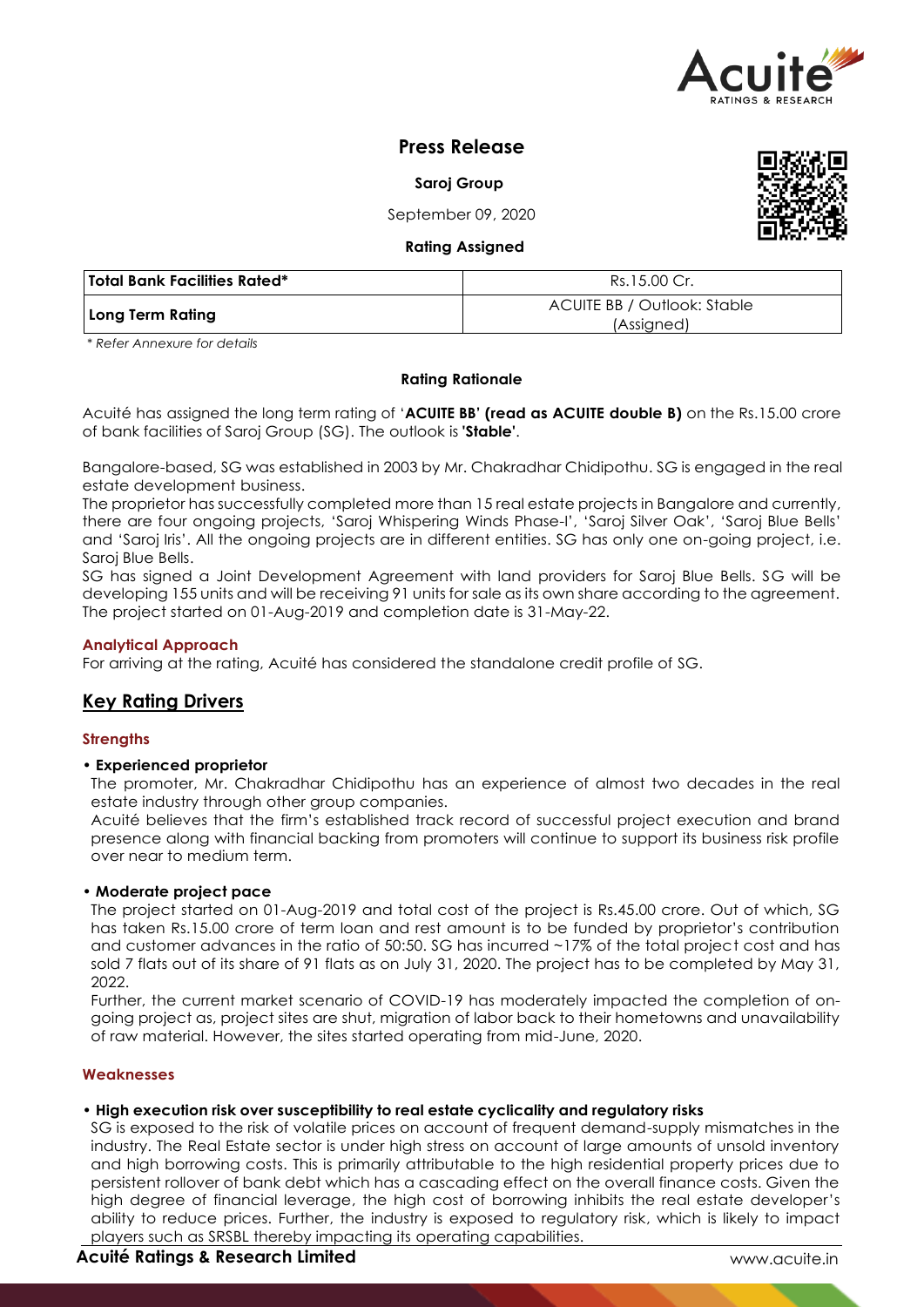

## **Rating Sensitivities**

- Timely project execution as per schedule
- Delays in customer advances leading to increased dependence on external borrowings

#### **Material Covenants**

None

#### **Liquidity Position: Adequate**

SG's liquidity is supported by adequate cash inflows reflected from on-going projects. The firm has received Rs.1.07 crore in the form of customer advances from Saroj Blue Bells project which is ~29% percent of the 7 sold flats. SG has funded Rs.15.00 crore via term loans out of the total project cost of Rs.45.00 crore. The project is to be completed by May 31, 2022 and first principal payment of Rs.2.50 crore is due on March 31, 2022. Acuité believes that SG would able to generate sufficient cash inflows by that time. Further, any delay in launching the project or lower than expected cash realisation from flat booking will result in a stretched liquidity position.

#### **Outlook: Stable**

Acuité believes that SG will maintain a 'Stable' outlook over the medium term on account of its experienced promoter in the industry and healthy booking levels of the projects. The outlook may be revised to 'Positive' in case the company achieves significantly higher than expected customer advances and achieves project execution as per schedule. Conversely, the outlook may be revised to 'Negative' in case of slower than expected customer advances, unsold inventory or in case of delay in project execution.

## **About the Rated Entity - Key Financials**

|                                      | Unit    | <b>FY20 (Provisional)</b> | FY19 (Actual) |
|--------------------------------------|---------|---------------------------|---------------|
| Operating Income                     | Rs. Cr. | 1.08                      | 1.34          |
| PAT                                  | Rs. Cr. | $-0.99$                   | $-0.47$       |
| PAT Margin                           | (%)     | $-91.59$                  | $-34.92$      |
| <b>Total Debt/Tangible Net Worth</b> | Times   | 1.77                      | 0.72          |
| PBDIT/Interest                       | Times   | 0.00                      | -2.01         |

## **Status of non-cooperation with previous CRA (if applicable)**

Not Applicable

## **Any other information**

Not Applicable

## **Applicable Criteria**

- Default Recognition https://www.acuite.in/view-rating-criteria-52.htm
- Entities In Real Estate Sector https://www.acuite.in/view-rating-criteria-63.htm
- Financial Ratios And Adjustments -https://www.acuite.in/view-rating-criteria-53.htm

#### **Note on complexity levels of the rated instrument**

https://www.acuite.in/view-rating-criteria-55.htm

## **Rating History (Upto last three years)**

Not Applicable

## **\*Annexure – Details of instruments rated**

| Name of the Facilities | Date of<br><i><u><b>Issuance</b></u></i> | Coupon<br>Rate    | <b>Maturity Date</b> | Size of the Issue<br>(Rs, Cr.) | <b>Ratings/Outlook</b>           |
|------------------------|------------------------------------------|-------------------|----------------------|--------------------------------|----------------------------------|
| Term Loan              | $31$ -Mar-2022                           | Not<br>Applicable | 30-Jun-2024          | 5.00                           | ACUITE BB / Stable<br>(Assigned) |